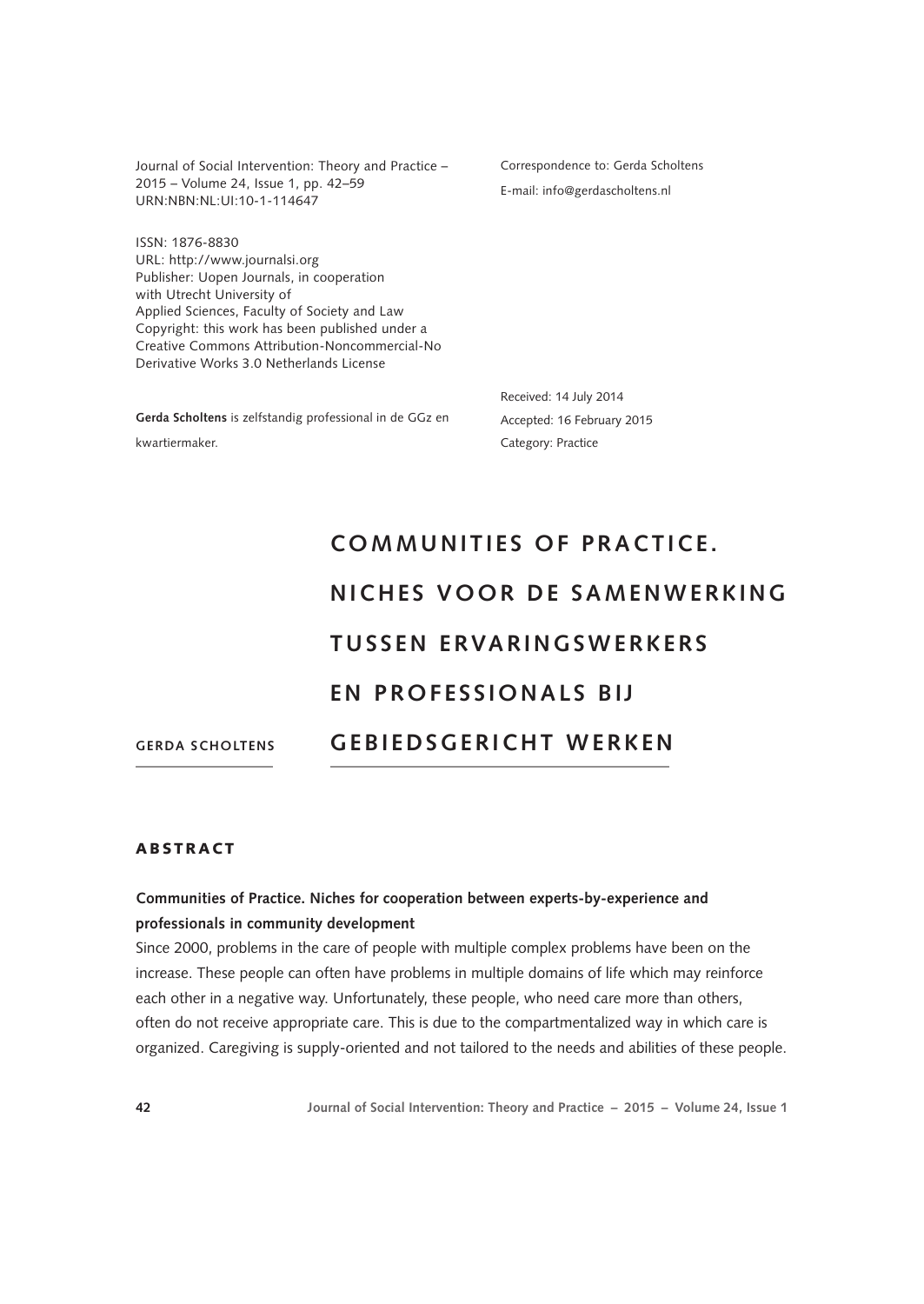Two studies, "Bridge building" by Kal (2001) and "A theory of presence" by Baart (2001) have helped to put this topic onto the social agenda.

However, a method has been developed in mental health care to support people with psychiatric problems in everyday life. Beginning on a small scale in the 1990s, the use of a social support system involves a network of individuals and organizations that supports those with a history of psychiatric issues in their daily lives. The bridge builders (professionals who work towards an inclusive society) and the "experts-by-experience" are at the centre of this social support system. They try to eliminate any mismatches and to align the support needed with the support provided. To prevent the compartmentalization of the care, they seek to cooperate with the organizations involved in the household. Based on the principle of joint responsibility, they manage the care given in consultation with the people concerned.

Since 2010, care in the Netherlands has increasingly become community-based. Professionals who were previously based in different institutions for people with mental illness, addiction or a mental disability, now organize themselves regionally. Their work has changed in two ways: firstly, they must now cooperate with professionals from different sectors working in a particular area, and secondly, their work takes place in a setting where communication is horizontal rather than hierarchical.

It was in this context that the organization for mental health clients in Eindhoven launched a project to form Communities of Practice (CoPs) in different areas of Eindhoven and its surroundings in 2011. A CoP is a learning group of professionals with different backgrounds who work on the same case, and who improve their competencies by regularly sharing and exchanging knowledge and experience. The main aim of a CoP is to learn from and with each other (social learning). Good relationships form the basis for these learning processes and the development of competencies.

The community provides a framework for the learning processes of the participants. Ideally, CoPs should be based on existing voluntary networks since these are informal and self-managing. Such networks can be found in the social support systems of Eindhoven and surroundings, and professionals and experts already have experience of working together in these networks.

The contribution of experts-by-experience lends an extra dimension to the CoP. Their approach is known as the "recovery" approach. Recovery is a concept developed by clients in mental health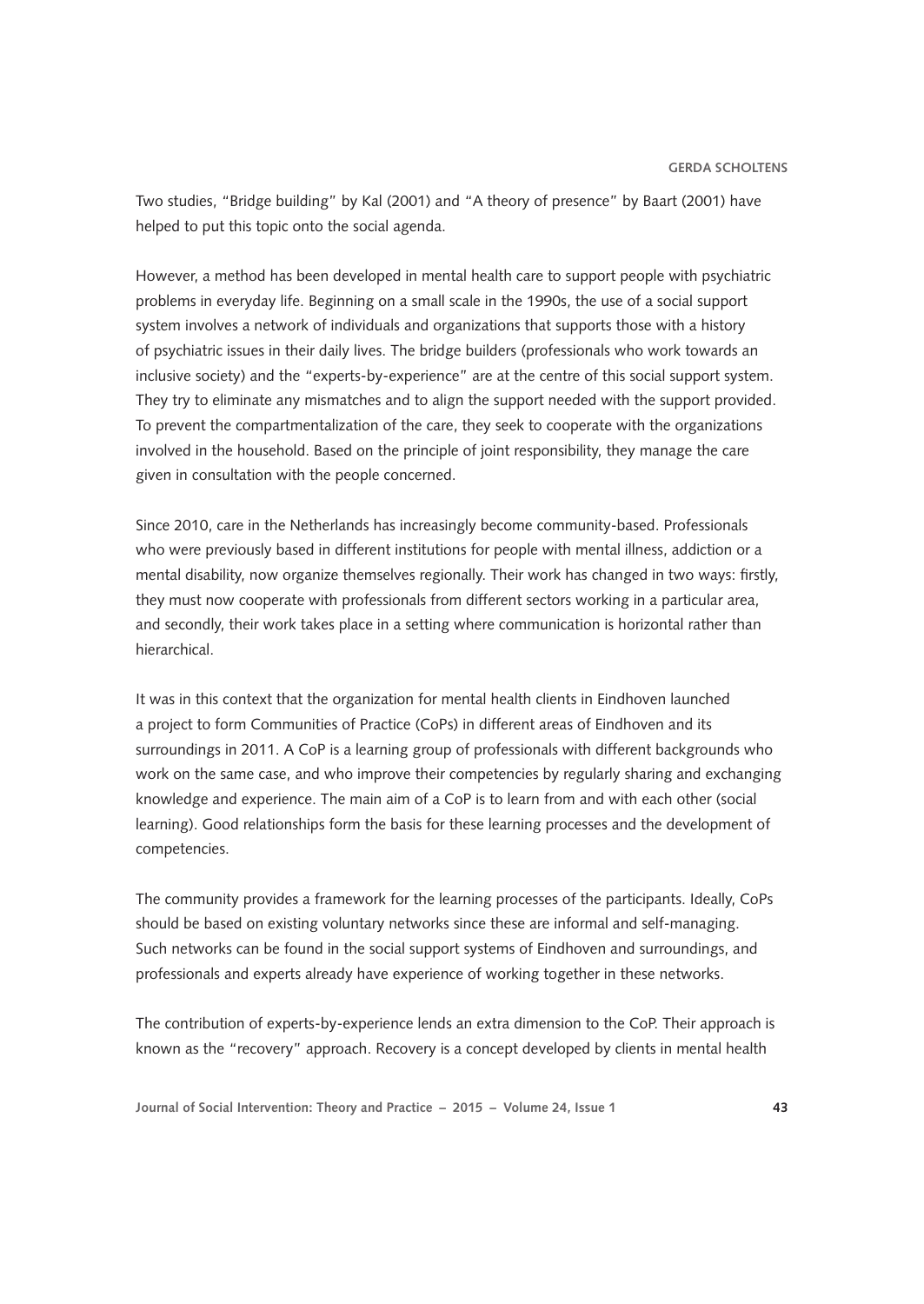care. According to Wilma Boevink, a prominent member of the recovery movement, "recovery means finding a meaningful life with or without the mental illness." (Boevink, Prinsen, Elfers, Dröes, Tiber & Wilrycx, 2009, in Dröes & Witsenburg, 2012, p. 57)

The motivation for the formation of a CoP is the idea that learning from each other's practices can promote cooperation between professionals and between professionals and experts-by-experience. Cooperation within the CoP also promotes the professional development of the skills needed to work in the community.

The programme of CoP meetings involves getting to know each other and each other's work. Meetings in the learning group have a positive effect on cooperation and the most important aspect of the programme is case-based learning. The learning processes in the CoPs have resulted in several innovative notions. The first notion is the perception that the complex situation of the client should form the starting point for support. As such, cooperation between professionals from different sectors is inevitable, because the client's problems are related to different domains of life.

The second notion is that the complexity of the client's problems and the question of what is appropriate support can only be understood from the life perspective of those involved. Expertsby-experience serve as an example in this respect. In every case study, they have focused on the way people experience their lives. Regularly, their contribution has led to a new perspective on the situation. Professionals often take an "outsider's perspective": this person has debts or that person has social problems, and so on. The experts-by-experience often challenge the professionals to look at the situation in the way the client experiences it.

The third notion is that recovery-oriented care in community-based cooperation requires certain competencies. Professionals, who are used to being based at institutions, have to get used to the increase in their range of control. Three competencies are important: proactive behaviour, cooperative action and reflection. Proactive behaviour involves knowing that you can make the difference in a case. Cooperative action refers to the ability to deal with a range of different ideas on common goals and cooperation. Reflection is necessary not only because of the complexity of the problems and the effectiveness of the action, but also because of the value and meaning of the objectives that the action is intended to bring about.

In conclusion, the formation of COPs strengthens the cooperation between professionals from different sectors. The learning groups provided the opportunity to become familiar with a different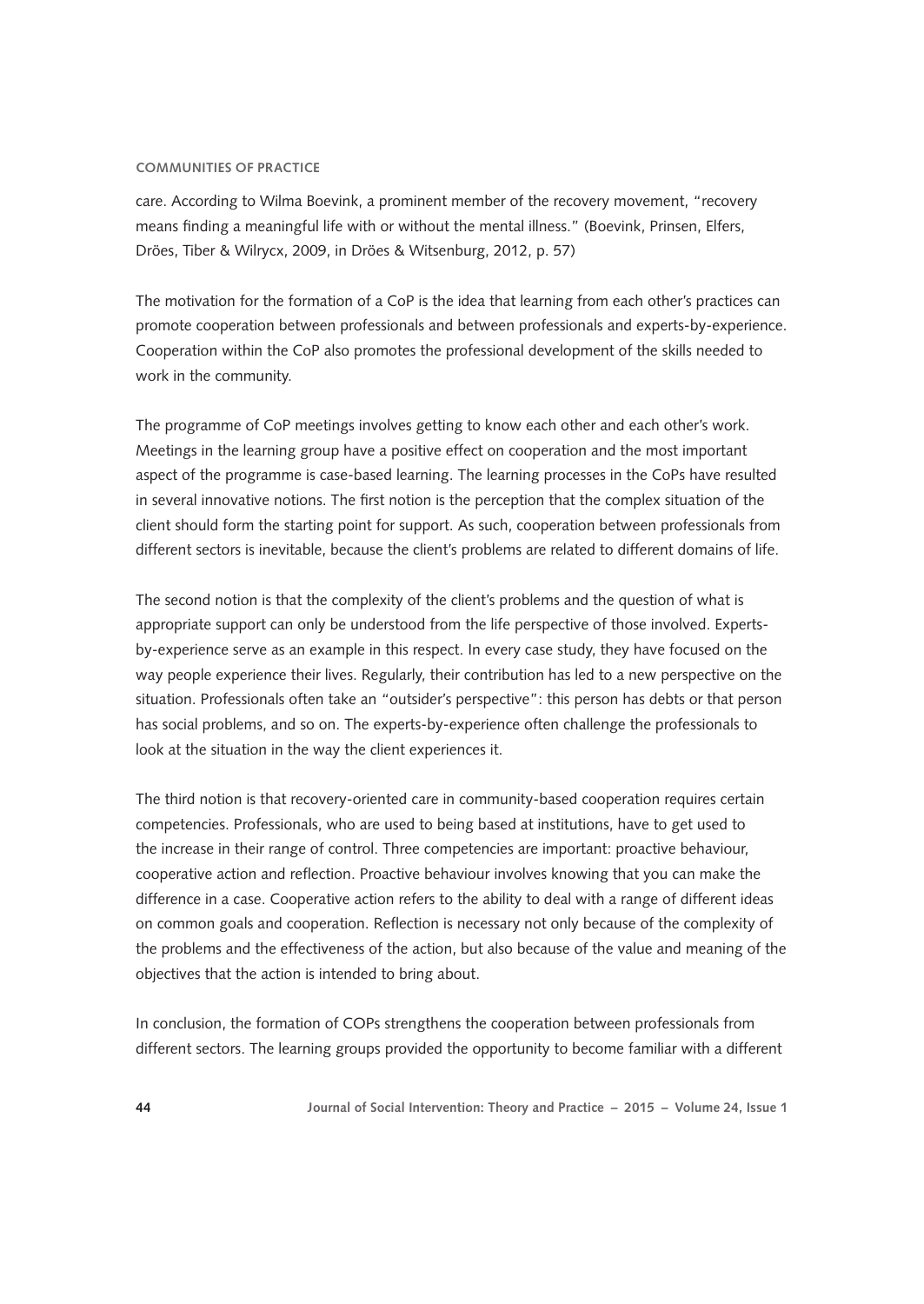approach. The recovery-oriented approach proved to be more suitable when providing support for people with complex multiple problems. The professionals in the CoPs who had previously been used to working within institutions became more aware of the increase in their range of control in community-based cooperation and consequently their need to develop the competencies required.

## Keywords

Communities of Practice, community development, social learning, recovery-oriented care, bridge building

# **SAMENVATTING**

# **Communities of Practice. Niches voor de samenwerking tussen ervaringswerkers en professionals bij gebiedsgericht werken**

Sinds de eeuwwisseling zijn er in Nederland steeds vaker problemen geconstateerd in de zorg aan mensen met meervoudige complexe problematiek. De zorgverlening is verkokerd, aanbodgericht en is niet afgestemd op de behoeften en mogelijkheden van deze mensen (zie Baart, 2001 en Kal, 2001). Met de transitie AWBZ-WMO komt een deel van de professionals uit de geestelijke gezondheidszorg, verslavingszorg en verstandelijk gehandicaptenzorg onder de regie van de gemeente te vallen. Gemeenten maken steeds vaker beleid op gebiedsgericht werken om de problemen in de zorg en de ontwikkeling als gevolg van de transitie te managen. Om de samenwerking tussen professionals en tussen professionals en ervaringswerkers te bevorderen, is in het project "werk voor ervaringsdeskundigen" het initiatief genomen voor het organiseren van "Communities of Practice" (CoP). CoP's zijn leergroepen van professionals die hun competenties willen ontwikkelen, om een gezamenlijk vraagstuk in hun praktijk beter te kunnen hanteren. Een benadering die adequaat is in de ondersteuning van mensen met complexe meervoudige problematiek is de herstelondersteunende zorg. Door de deelname van ervaringswerkers aan de CoP's zijn professionals bekend geraakt met deze benadering. Daarnaast hebben de leerprocessen in de CoP's betrekking gehad op het ontwikkelen van competenties om de toegenomen handelingsruimte bij gebiedsgericht werken te kunnen hanteren.

## Trefwoorden

Communities of Practice, gebiedsgericht werken, sociale leerprocessen, herstelondersteunende zorg, kwartiermaken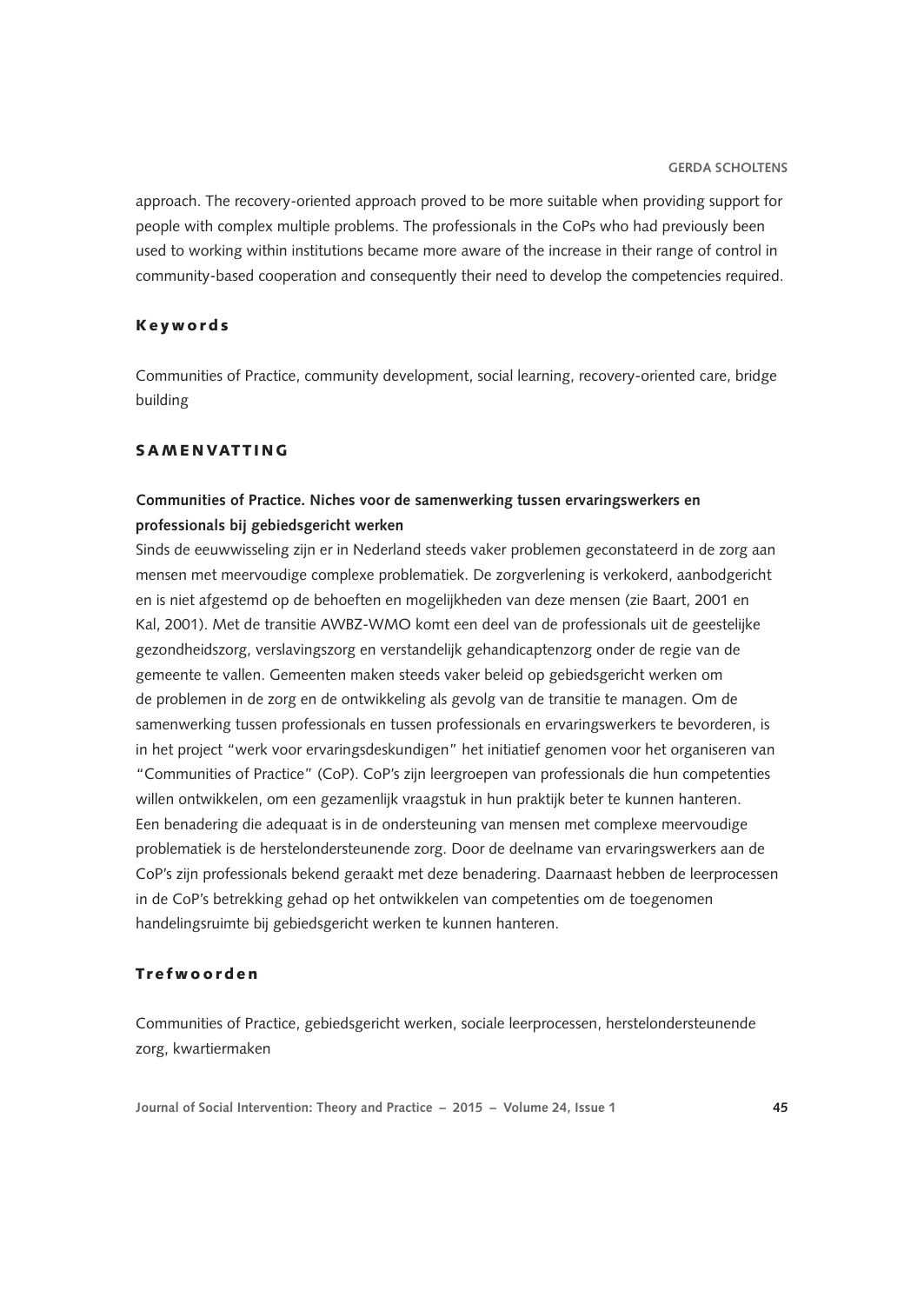# INLEIDING

In januari 2011 ontmoet ik de kwartiermaker in Stratum, een wijk in het zuiden van Eindhoven. We hebben afgesproken in één van de buurt(huis)kamers, een woning die beschikbaar is gesteld door de woningcorporatie Trudo, als ontmoetingsruimte voor de bewoners. De kwartiermaker is hier regelmatig te vinden. Tijdens ons gesprek komt de wijkagent melden dat een buurtbewoner de kwartiermaker vraagt bij hem langs te komen.

De kwartiermaker en de wijkagent zijn beiden betrokken geraakt bij een man die in onmin leeft met zijn buren. Vanwege de overlast die hij veroorzaakt is de wijkagent benaderd. Op zijn beurt heeft de wijkagent de kwartiermaker erbij gevraagd, omdat de man verschillende problemen heeft waar hij zelf niet meer uitkomt. Nu komen ze, afhankelijk van de situatie, samen of om beurten bij de man.

De samenwerking tussen de kwartiermaker en de wijkagent is voor beiden heel leerzaam. Omdat zij samen op pad gaan en elkaar op de hoogte houden, leren zij de effecten van elkaars handelen kennen en gaan zij andere mogelijkheden zien. Hun handelingsrepertoire neemt toe. Dat was bijvoorbeeld het geval bij een psychotische man in de wijk. De wijkagent zag hoe de kwartiermaker, die een achtergrond heeft als hulpverlener, een aanpak hanteert waardoor de man rustig wordt en de situatie niet escaleert. De wijkagent heeft baat bij deze kennis: hij weet nu dat achter het dreigende gedrag van de man vooral angst zit en kan zijn optreden daarop afstemmen.

De ontmoeting met de kwartiermaker heeft steeds in mijn hoofd gezeten toen ik in juni 2011 in Stratum de eerste bijeenkomst van de "Community of Practice" (CoP) heb georganiseerd. Een CoP is een leergroep bestaande uit professionals met verschillende achtergronden, die een vraagstuk delen en door regelmatige uitwisseling hun competentie met betrekking tot dat vraagstuk verbeteren. Inzet van de CoP is leren van en met elkaar (sociaal leren), met goede onderlinge relaties als basis voor leerprocessen en competentieontwikkeling. Op de keuze voor een CoP kom ik hieronder terug.

In 2011 waren er verschillende redenen om samenwerking van professionals op de agenda te zetten:

1. Vanaf 2009 is in diverse steden, waaronder Eindhoven, het project "Achter de voordeur" uitgevoerd. Professionals van – onder andere – woningcorporaties hebben in de wijken waar veel meervoudige complexe problematiek werd vermoed, huis aan huis aangebeld. De bevindingen waren dat bij huishoudens met meervoudige complexe problematiek een kordate aanpak en warme overdracht ontbreekt. Hulpverlenende instanties werken langs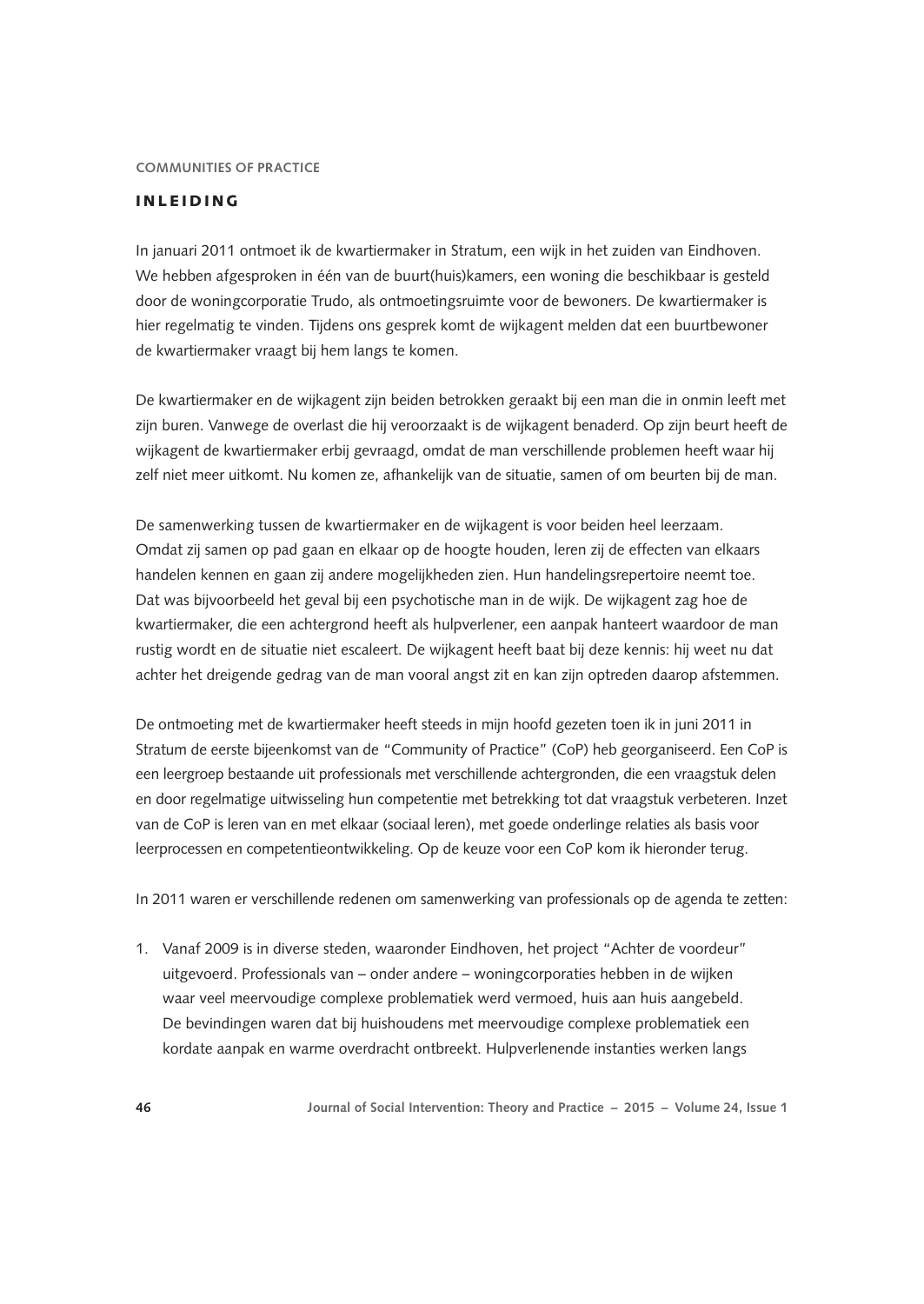elkaar heen en niemand heeft het totaaloverzicht op de hulpverlening, waardoor mensen tussen wal en schip vallen en oplossingen niet altijd goed aansluiten op de daadwerkelijke behoefte van mensen.

- 2. Deze bevindingen zijn aanleiding geweest om in Stratum een Maatschappelijk Steun Systeem (MSS) te ontwikkelen. Een MSS is een netwerk van personen en organisaties dat mensen met psychiatrische achtergrond ondersteunt in hun dagelijks leven. Daarover later meer. De kwartiermaker en de ervaringswerkers zijn de spil van het MSS. Zij werken op een manier die overeenkomt met datgene wat door "Achter de voordeur" wordt beoogd: zij proberen af te stemmen en aan te sluiten op de behoefte aan ondersteuning. Zij zoeken de samenwerking met organisaties die bij het huishouden betrokken zijn om verkokering van de zorg te voorkomen. Zij houden in samenspraak met de bewoner regie over de hulp, vanuit het principe dat de hulpverleners een gezamenlijke verantwoordelijkheid hebben.
- 3. Als gevolg van de decentralisatie AWBZ-WMO komen professionals werkzaam in de Geestelijke Gezondheidszorg (GGz), Verslavingszorg (Vz) en Verstandelijk Gehandicaptenzorg (VG) onder regie van gemeenten te werken. De verwachting in 2011 was, dat veel gemeenten zouden kiezen voor gebiedsgerichte samenwerking tussen zorg, welzijn en gemeentelijke diensten. Het netwerk van personen en organisaties van een MSS bood deze professionals de gelegenheid zich voor te bereiden op gebiedsgericht werken.

In het voorjaar van 2011 ben ik, als projectmedewerker bij de Geestelijke Gezondheidszorg Eindhoven (GGzE), begonnen met de voorbereidingen van de CoP's in de gebieden waar een MSS aanwezig was. Het initiatief voor het organiseren van CoP's is genomen in het project "Werk voor ervaringsdeskundigen". Doelstelling van dit project is het ontwikkelen van herstelondersteunende zorg binnen en buiten de muren van de GGzE. Inzet voor het organiseren van CoP's is de samenwerking te versterken in dit gemêleerde gezelschap van professionals, door met en van elkaar te leren. Dit artikel doet verslag van het project. De vragen die het beoogt te beantwoorden zijn:

- Wordt de samenwerking tussen de professionals en de samenwerking tussen professionals en ervaringswerkers versterkt door het organiseren van CoP's?
- Worden de competenties van professionals om gebiedsgericht te werken versterkt door het organiseren van CoP's?

Allereerst zal de keuze voor een Community of Practice toegelicht worden. Daarna volgt een beschrijving van de werkwijze van een maatschappelijk steunsysteem en de visie op zorg, die ontleend is aan de Presentiebenadering en de herstelbeweging. Het tweede deel van het artikel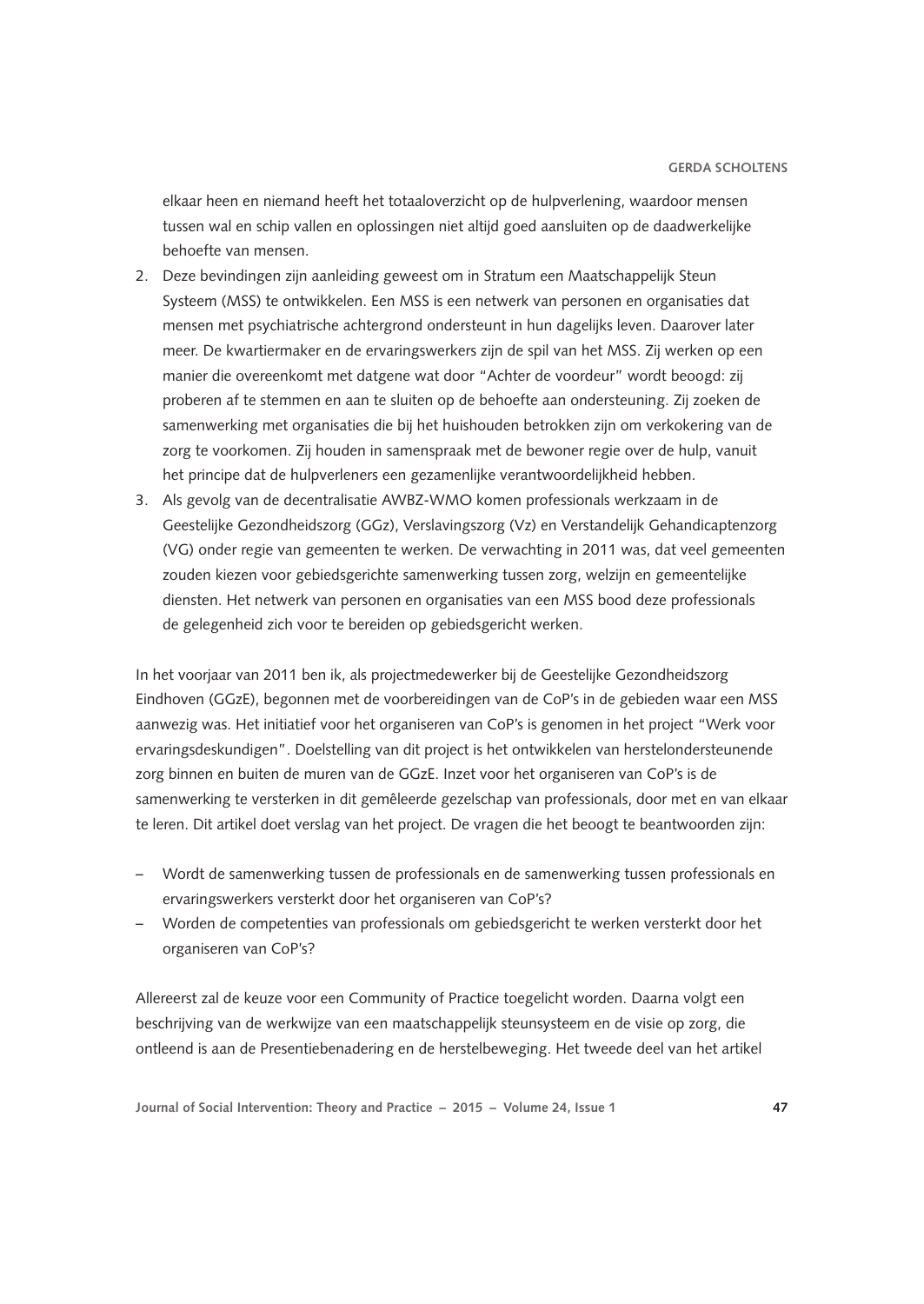gaat over het proces in de CoP's. Aan de hand van casuïstiek wordt gedemonstreerd op welke onderwerpen de leerprocessen betrekking hebben. Tot slot volgen de conclusies.

# DE KEUZE VOOR EEN COMMUNITY OF PRACTICE

De keuze voor het organiseren van Communities of Practice is niet toevallig geweest. Het CoP-concept past bij de vraagstukken die relevant zijn voor leerprocessen van professionals bij samenwerken en gebiedsgericht zorg verlenen aan mensen in kwetsbare omstandigheden.

De vraagstukken hebben betrekking op:

- Samenwerking van professionals uit verschillende sectoren. Bij gebiedsgericht werken komen professionals met verschillende achtergronden bij elkaar. Zij nemen daarbij niet alleen hun methodische kennis mee maar ook de institutionele kaders waarbinnen zij hun werk doen.
- Competentieontwikkeling. Bij gebiedsgericht samenwerken worden andere competenties aangesproken dan bij werken binnen institutionele kaders.

Leerprocessen van professionals liggen aan de basis van het concept van de CoP. Een CoP is geen behandelteam zoals een "functional assertive community treatment" (FACT) of een sociaal wijkteam. Het leren van de professionals staat centraal en is in die zin ondersteunend aan het uitvoerend werk. Het concept is ontwikkeld door Etienne Wenger in het begin van de jaren negentig van de vorige eeuw. De CoP is in dat concept onderdeel van beleid waarin nieuwkomers door participatie in de periferie van een werkplek/werkplaats hun professionele identiteit ontwikkelen. De relatie tussen ervaren praktijkmensen en nieuwkomers ligt ten grondslag aan het leren. Het leren heeft betrekking op beproefde manieren van werken (Brood & Coenders, 2004, p. 16).

In de omschrijving van het concept in 2002 is de "meester-gezelverhouding" niet meer aanwezig. Een CoP bestaat dan uit "een groep vakgenoten die een zorg, probleem of passie met betrekking tot een bepaald domein deelt en hun kennis en vaardigheden wil verdiepen door middel van een continue uitwisseling hierover" (Brood & Coenders, 2004, p. 16). Leren gebeurt in de praktijk en vormt ook een geïntegreerd onderdeel van de praktijk.

In het CoP-concept worden de deelnemers gezamenlijk én individueel competenter:

"Door het uitwisselen van ervaringen over de aanpak van vraagstukken in de praktijk, de beoordeling daarvan en de reflectie daarop, ontwikkelen de leden van een CoP een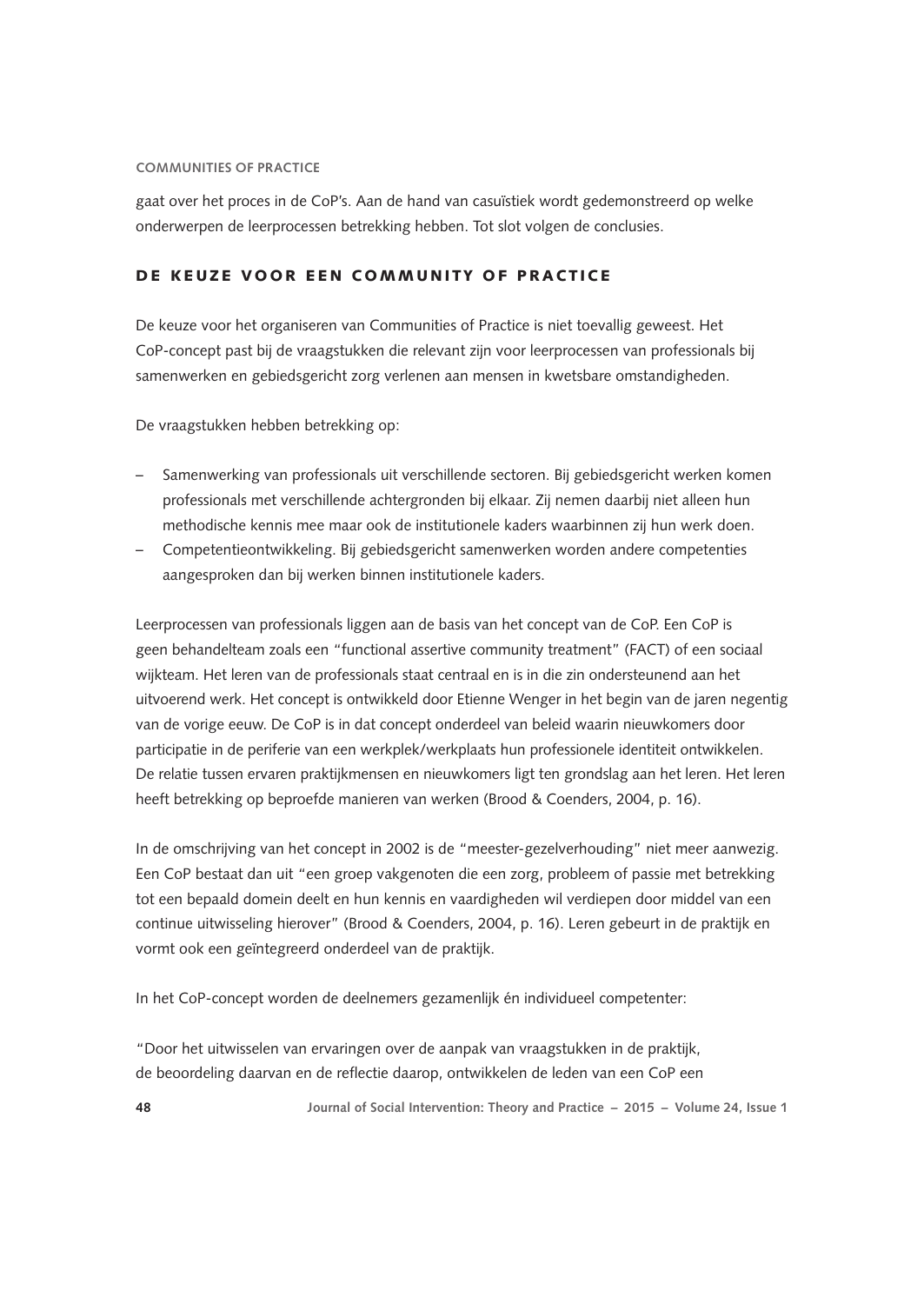gemeenschappelijk repertoire van 'gedeelde bronnen': taal, routines, symbolen, methoden en tools, verhalen, benaderingen, onderlinge relaties, manieren van omgang, et cetera. De ontwikkeling van 'bronnen' in een gemeenschap weerspiegelt het collectieve leren van een gemeenschap én geeft aan individuele competenties, een nieuwe betekenis. Competent zijn betekent toegang hebben tot dit repertoire en in staat zijn het te delen en het op een 'juiste' manier te hanteren." (Brood & Coenders, 2004, p. 47)

In de literatuur over de CoP's wordt benadrukt dat goede onderlinge betrekkingen nodig zijn voor het delen van expertise en methodisch repertoire met elkaar. Als dat lukt, verbetert dat vervolgens de sociale relaties in de groep. Brood en Coenders gebruiken daarvoor als metafoor: "De vogel heeft veren en de veren dragen de vogel" (2004, p. 37). Enerzijds vormen mensen een CoP doordat ze deelnemen, anderzijds vormt de CoP een plek om met en van elkaar te leren.

Dit mechanisme is een belangrijke reden geweest om te kiezen voor het organiseren van CoP's. Als het lukt om goede onderlinge betrekkingen te laten ontstaan, waarin professionals de waarde van elkaars werk leren kennen, bevordert dat de samenwerking.

In het artikel "Naar communities of practice in de openbare geestelijke gezondheidszorg" wordt beschreven waarom gekozen is voor een CoP bij het ontwikkelen van een leertraject voor professionals in de openbare geestelijke gezondheidszorg. Het gaat om professionals die net als bij gebiedsgericht werken, hun kennis hebben geconstrueerd in verschillende historisch en sociaal gevormde omgevingen. De uitwisseling van "discursieve en stilzwijgende kennis tussen de deelnemers draagt bij aan het ontstaan van gedeelde cognitieve categorieën. (…) Wenger volgend zou een leertraject voor deze professionals bestaan uit het geven van gelegenheid voor het produceren van een gedeelde praktijk." (Schout, Schepers & van der Kamp, 2005, p. 11). In het leren met en van elkaar ontstaan zodoende nieuwe perspectieven en nieuwe handelingsmogelijkheden voor vraagstukken in de gezamenlijke praktijk.

# Informele netwerken: oefening in horizontaal communiceren

De community is de drager van de leerprocessen van de deelnemers. Vandaar de voorkeur voor CoP's die op basis van bestaande netwerken, gevormd worden. Netwerken die op vrijwillige basis tot stand komen, informeel en zelfsturend zijn. In de literatuur over CoP's wordt bijgaand voorbeeld vaak gebruikt. Een groep monteurs van Xerox die in een regio onderweg is naar klanten, treft elkaar tijdens de lunchpauze zoveel mogelijk in een restaurant. Op die momenten wisselt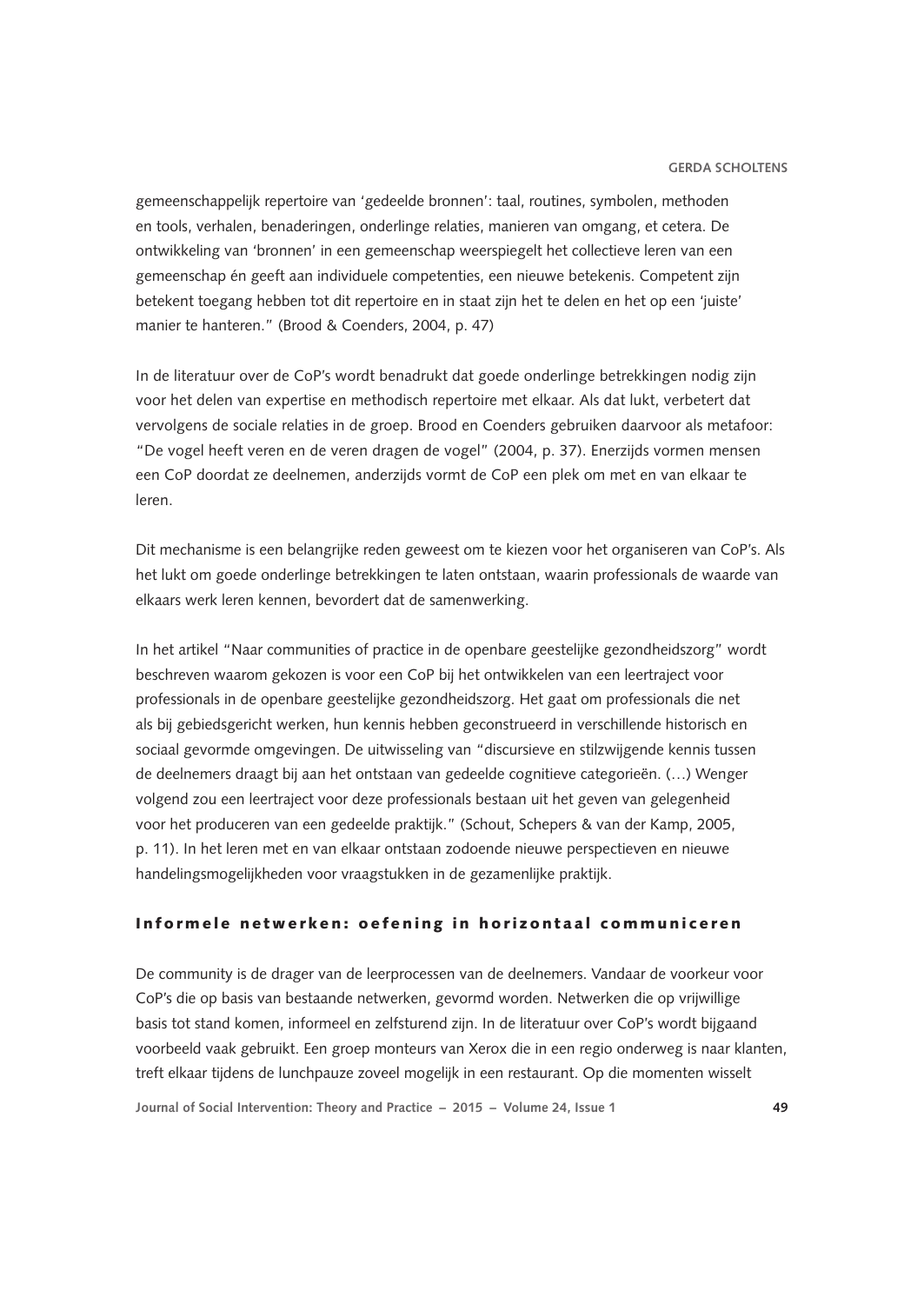de groep praktijkkennis uit over de reparaties aan de machines. De ontwikkelde kennis wordt vervolgens door de monteurs weer in praktijk gebracht.

De communicatie in de groep monteurs die elkaar tijdens de lunchpauze ontmoet, is horizontaal en daarin zit een paradox (Wenger & Snyder, 2000, p. 3). In een hiërarchisch georganiseerd bedrijf wordt de waarde van de uitwisseling van praktijkkennis in informele netwerken wel onderkend en soms juist gekoesterd, maar het bedrijf eigent zich de opbrengst van dit beraad zelf toe. In die toeeigening raken de medewerkers hun zeggenschap echter kwijt. In het voorbeeld van de monteurs heeft het management een website laten ontwikkelen waarop ervaringsverhalen van de monteurs zijn omgevormd tot informatie over het oplossen van problemen met de kopieermachines. Het cyclische van het leerproces, de interactie met de praktijk die bij sociaal leren hoort, is daarmee vervangen door eenrichtingsverkeer.

## Sociaal leren en competentieontwikkeling

CoP's zijn oefenplekken in horizontaal communiceren. Dat is niet eenvoudig voor professionals die gewend zijn binnen institutionele kaders te werken. Zij hebben competenties nodig om te kunnen werken in situaties waarin niet alles van te voren vastligt in het aanbod van de organisatie. Jansen (1999) beschrijft, op basis van sociale leerprocessen in het sociaal cultureel werk, competenties waarvan een drietal in dit verband relevant zijn: actor-schap, coöperatie en reflectie.

Actor-schap is de competentie waarin de professional zichzelf opvat als de persoon die door zijn handelen het verschil kan maken. Professionals raken dat kwijt in organisaties waar de uitvoering top/ down wordt gestuurd. Voor de ontwikkeling van deze competentie is het belangrijk om:

"ruimte te bieden aan het vertellen, herkennen en verwerken van eerdere 'mislukkingen', als een noodzakelijke voorwaarde voor het opdoen van ervaringen waaruit blijkt dat de mensen in kwestie wel competent zijn, en wel gemotiveerd om actief invloed uit te oefenen op de uitdagingen en de problemen in hun omgeving". (Jansen, 1999, p. 43)

Coöperatie is de competentie om in het eigen handelen rekening te houden met en zich verantwoordelijk te maken voor de gemeenschappelijk gemaakte afspraken. Het betekent dat professionals die gewend zijn in heel verschillende contexten te functioneren, bij gebiedsgericht werken, hun inzet kunnen inpassen in gemeenschappelijke doelen en handelingsperspectieven.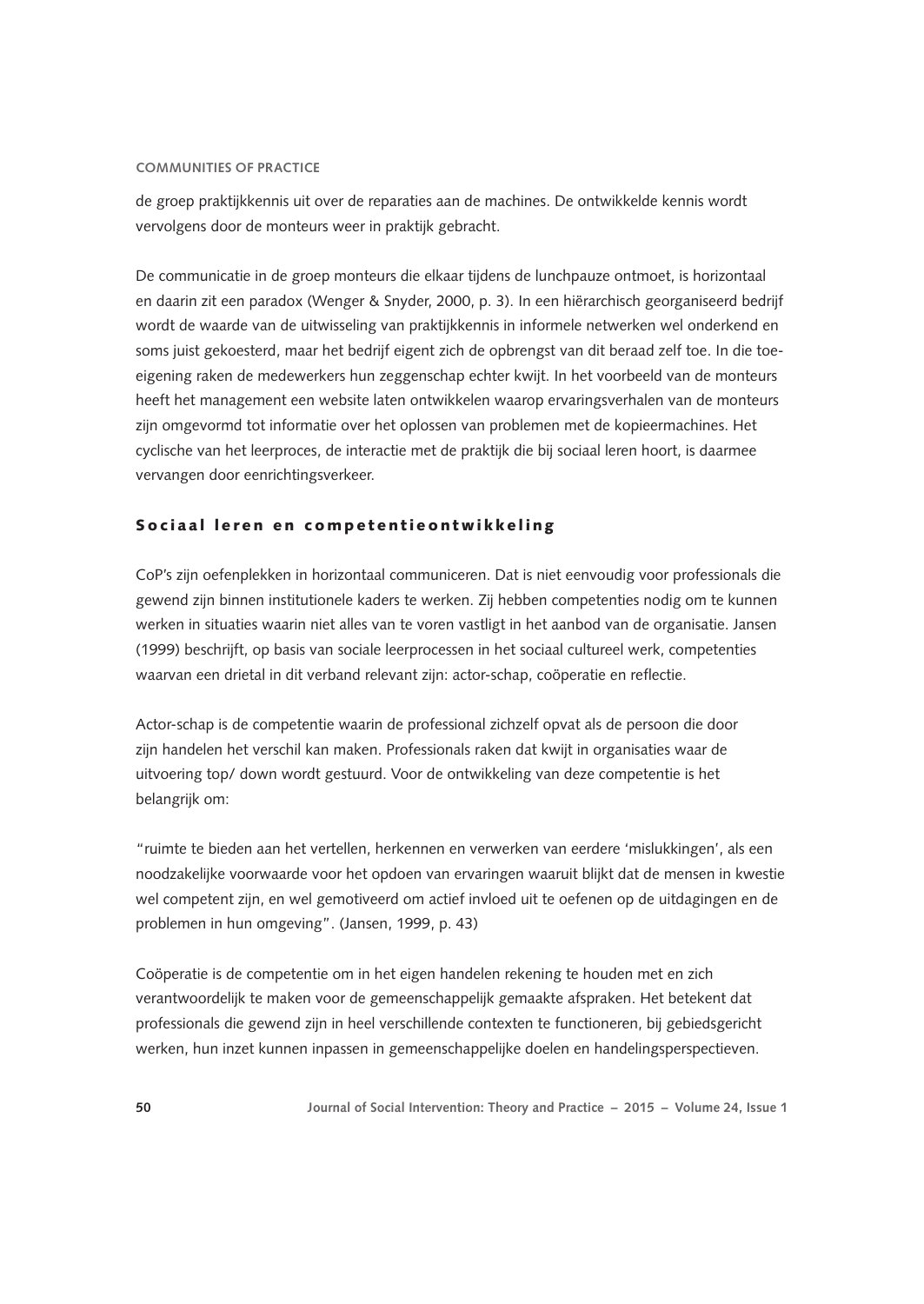De complexiteit van de problemen die zich voordoen, vraagt voortdurend een kritische bezinning op het handelen. Reflectie als competentie heeft verschillende dimensies. Het gaat om reflectie op de effectiviteit van de doelen die worden nagestreefd én om reflectie op de normatieve voorkeuren in het handelen van de professional (Janssen, 1999).

De CoP als leergroep biedt professionals de gelegenheid om zowel kennis te nemen van elkaars expertise als om competenties te ontwikkelen die nodig zijn voor gebiedsgericht werken. Dat betekent samenwerken in multidisciplinair verband, waarin niet hiërarchisch maar horizontaal wordt gecommuniceerd. Waar professionals vertrouwen hebben in hun eigen inzichten, keuzes maken en die kunnen delen en verantwoorden.

## WERKEN AAN EEN MSS

De basis voor de CoP's zijn de maatschappelijke steunsystemen (MSS) die sinds 2005 in Eindhoven en de regio zijn ontwikkeld. Een maatschappelijk steunsysteem is een concept uit de jaren negentig van de vorige eeuw, als reactie op het feit dat de vermaatschappelijking van de zorg er niet vanzelfsprekend toe leidde dat mensen met een psychiatrische achtergrond "welkom" waren bij "gewone" (niet categorale) instellingen. Werken aan een MSS betekent netwerken ontwikkelen van personen en organisaties die ontvankelijk zijn voor de problemen en mogelijkheden van mensen in de marge (zie Kal, Post & Scholtens, 2012).

De kwartiermaker en ervaringswerkers hebben ieder hun eigen rol in het werken aan een MSS. Een ervaringswerker is een geschoold persoon met cliënt-ervaring.1 De ervaringswerker is door zijn eigen herstelproces een rolmodel waar mensen hoop aan ontlenen. Een andere belangrijke rol van de ervaringswerker is mensen ondersteunen in het taal geven aan hun situatie en hun gevoelens daarover.

"Een ervaringsdeskundige2 put niet alleen uit eigen ervaringen, maar baseert zich ook op de ervaringen van anderen. Hij bouwt aan ervaringskennis door de juiste vragen te stellen, cliëntervaringen te verzamelen en er de antwoorden uit te destilleren. Een ervaringsdeskundige ontsluit de kennis in onze ervaringen." (Boevink, 2000, geciteerd in Van Haaster & Van Wijnen, 2005, p. 20)

Kwartiermaken is werken aan een inclusieve samenleving (Kal, 2001). De kwartiermaker is iemand die naast de ondersteuning van cliënten, een rol heeft in het ontwikkelen van een netwerk van personen en organisaties. Op basis van casuïstiek komen die organisaties in beeld. De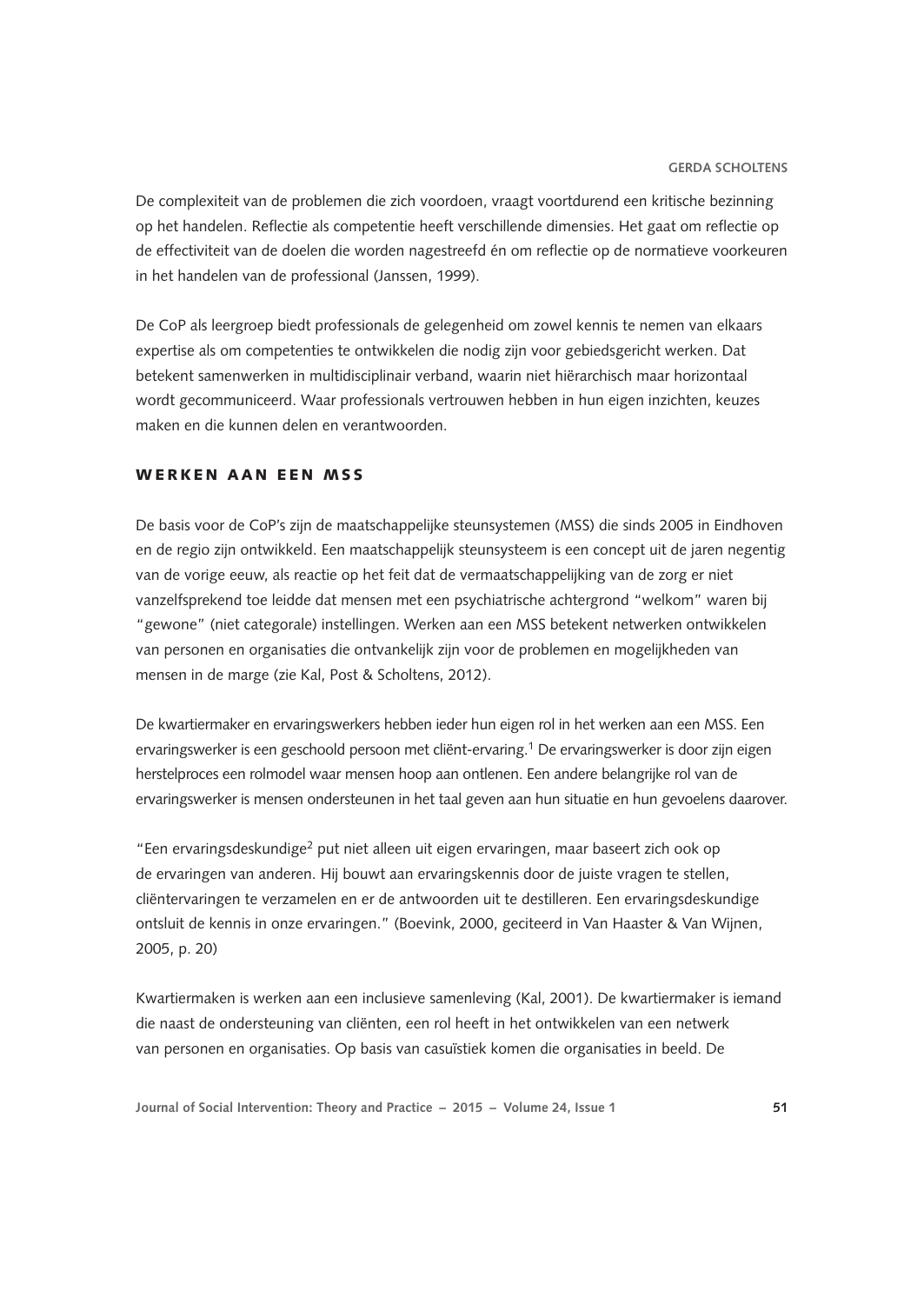kwartiermaker probeert bij de betreffende organisaties "in principe ontvankelijkheid" (Kal, 2001, p. 67) te bewerkstelligen voor de problemen en mogelijkheden van mensen die gemarginaliseerd dreigen te raken.

In 2011 waren er in acht verschillende wijken en dorpen in Eindhoven en de regio netwerken van een MSS. Deze netwerken zijn op basis van vrijwillige samenwerking tot stand gekomen. De professionals roepen elkaars hulp in op momenten dat hun eigen mogelijkheden niet toereikend zijn. De aard van de betrekkingen is informeel. Men kiest voor elkaar omdat men bij elkaar terecht kan. Zo'n netwerk van professionals die elkaar opzoeken wanneer het nodig is, heeft tijd nodig om zich te ontwikkelen. De beginsituatie van de CoP's was om die reden verschillend. In één wijk in Eindhoven is in 2005 al een begin gemaakt met het werken aan een MSS. Daar stond een veel steviger netwerk dan in een dorp waar in 2011 gestart werd.

# HERSTEL-ONDERSTEUNENDE ZORG IN DE WIJK

De ervaringswerkers hebben een belangrijke rol in de CoP's als het gaat om adequate zorgverlening van mensen met meervoudige complexe problematiek. In hun werk proberen zij het herstelproces van een cliënt te ondersteunen. Herstel is een concept dat vanaf het midden van de jaren negentig ontwikkeld is door cliënten in de GGz.<sup>3</sup> Een kernachtige definitie is:

"Herstel is het vinden van een zinvol en bevredigend bestaan met of zonder psychiatrische aandoening. In herstelprocessen zijn naar onze opvatting de ontwikkeling van het eigen verhaal, empowerment en ervaringsdeskundigheid onverbrekelijk met elkaar verbonden. Het maken van een eigen herstelverhaal is belangrijk omdat het de levensgebeurtenissen rond de psychiatrische aandoening en die aandoening zelf in een samenhangend en hoopvol verband plaatst." (Boevink, Prinsen, Elfers, Dröes, Tiber & Wilrycx, 2009, geciteerd in Dröes & Witsenburg 2012, p. 58)

In herstelondersteunende zorg staat niet de aandoening centraal maar de omgang met de beperkingen als gevolg van psychiatrische aandoening. De centrale vraag voor de ondersteuning is: hoe kan de professional bijdragen aan het herstelproces van de cliënt? Vanuit dat perspectief wordt getracht oplossingen te vinden voor problemen die ontstaan als gevolg van de psychiatrische aandoening. Belangrijk daarbij is dat de professional niet oordelend naar de cliënt luistert.

In diezelfde periode is de Presentiebenadering ontwikkeld door Andries Baart (2001). In de Presentiebenadering wordt de zorg relationeel afgestemd. De professional is actief uit op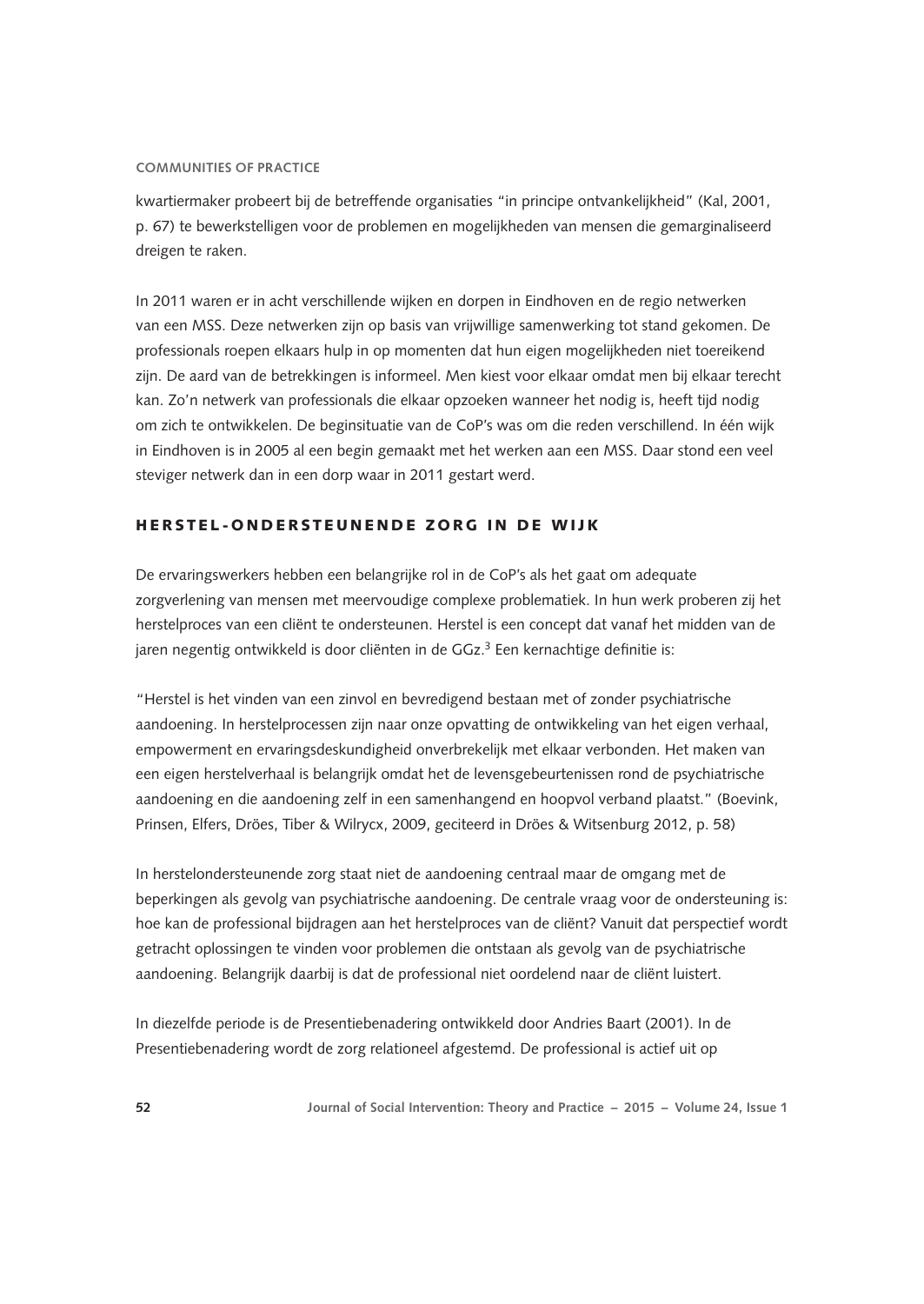het opbouwen van een persoonlijke band met de cliënt om zodoende de leefwereld van de cliënt te leren kennen, aan te sluiten bij en af te stemmen op de behoefte van de cliënt. Herstelondersteunende zorg en presentie hebben met elkaar gemeen dat de ondersteuning gegeven wordt vanuit gevoeligheid voor de waardigheid en wat van waarde is voor de cliënt.

Naast de ervaringswerkers en professionals die geïnspireerd zijn door de Presentiebenadering hebben we door het uitnodigen van gastsprekers de leefwereld van mensen in de marge ook voor het voetlicht gebracht. De verhalen hebben vaak diepe indruk gemaakt, zoals die keer dat we een ervaringswerker uit het netwerk "ervaringswerkers tegen armoede" hadden uitgenodigd. Zij schetste aan de hand van haar levensverhaal op indringende wijze de afstand die mensen in armoede ervaren tot de wereld van de hulpverlening. Haar ervaringen thuis en op school hadden haar gevormd tot iemand die vooral kon overleven en die lange tijd nabijheid en betrokkenheid niet kon hanteren. De spreekster opende een vrijwel onbekende wereld, die de aanwezige professionals heeft geholpen te begrijpen dat deze ervaringen het contact met de professional in de weg kan staan.

# DE LEERPROCESSEN IN DE COP'S

In 2011 zijn we begonnen met het organiseren van CoP's op basis van de netwerken van de MSS. De leerbijeenkomsten hebben in de periode tussen juni 2011 en juni 2013, op acht plaatsen in Eindhoven en omgeving, plaatsgevonden. De onderlinge betrekkingen in de netwerken waren niet overal hetzelfde. In een netwerk als in Stratum, dat zich vanaf 2005 heeft kunnen ontwikkelen en waar de professionals goede ervaringen hebben met samenwerken, zijn de onderlinge verhoudingen goed. Voor "nieuwkomers" in de wijk uit de GGz, Vz en de VG is het dan aantrekkelijk om aan te sluiten. Voor een MSS dat nog maar net bestaat, is het lastig geweest om als basis voor een CoP te dienen. Professionals vatten hun deelname dan nog heel functioneel op. Als de bespreking in de CoP niet tot kant en klare oplossingen leidt, daalt het animo om mee te doen.

De "opbrengst" van de CoP's wordt beschreven aan de hand van casuïstiek omdat het, ondanks enkele pogingen daartoe, niet mogelijk was de leerprocessen in de CoP's met onderzoek te volgen. De geselecteerde casuïstiek heeft betrekking op de twee vragen die centraal staan in dit artikel:

- Wordt de samenwerking tussen de professionals en de samenwerking tussen professionals en ervaringswerkers door het organiseren van CoP's versterkt?
- Worden de competenties van professionals om gebiedsgericht te werken, versterkt door het organiseren van CoP's?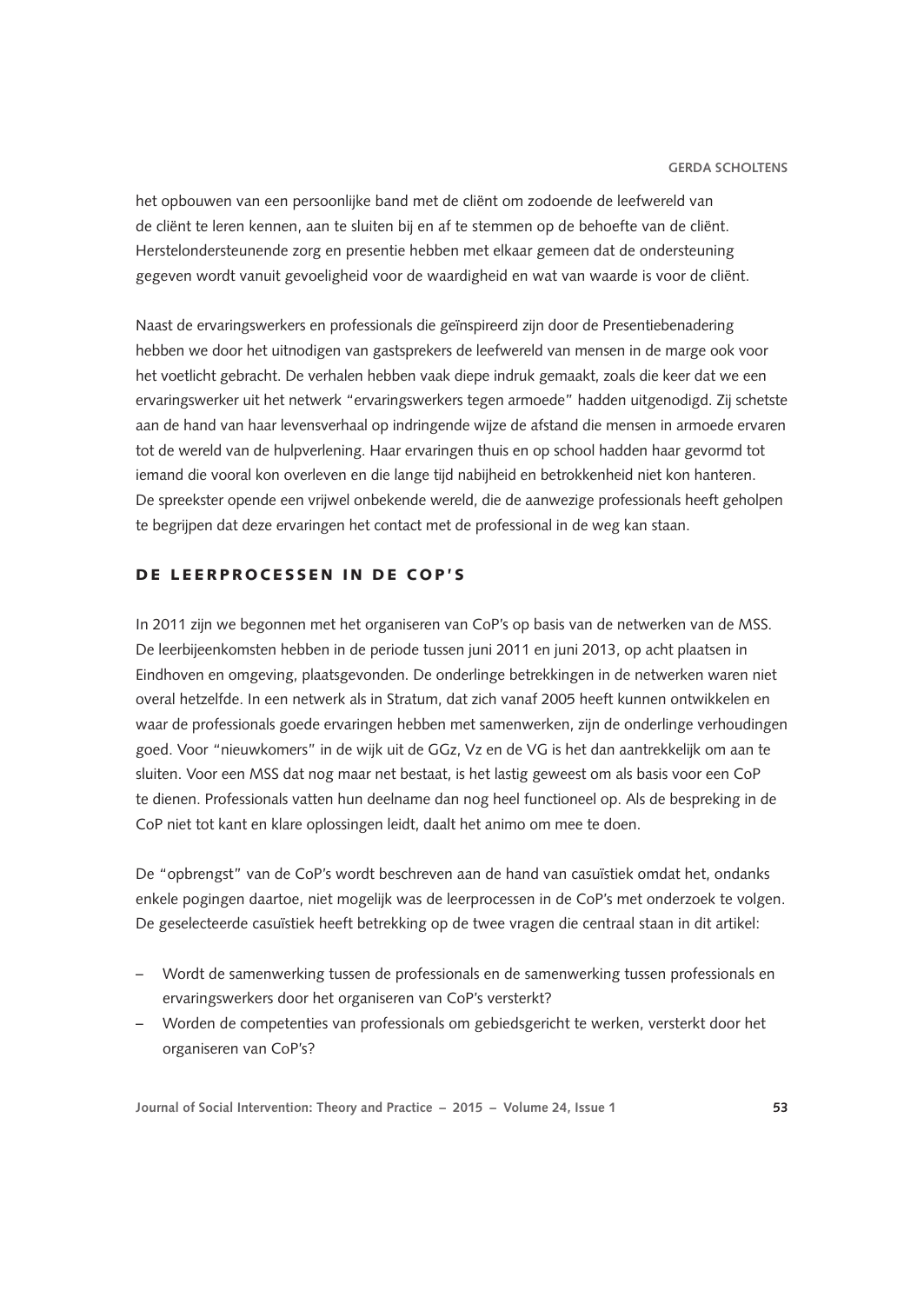# CASUISTIEK

#### Geen genoegen nemen met de buitenkant

Een wijkagent heeft zorgen over een man die zijn naaste buren en de bovenburen zoveel schrik aanjaagt dat zij al een maand niet meer in hun woning verblijven. De woningcorporatie wil de man uit huis zetten en de wijkagent wil dat voorkomen "omdat het niets oplost". De casemanager heeft deze man kort geleden overgedragen gekregen met alleen informatie over zijn ziektebeeld. De man wil geen contact met hem. Om huisuitzetting te voorkomen heeft de casemanager de procedure voor een rechtelijke machtiging (RM) in gang gezet. Deze is wel afgegeven maar is niet geëffectueerd. De man is op aanraden van zijn advocaat 14 dagen niet thuis geweest en dan is de RM niet meer geldig.

Tijdens de bespreking van de casus gaat het beeld van de man kantelen. Op aandringen van de ervaringswerker zijn de casemanager en de ervaringswerker langs geweest bij de woonbegeleider van een particulier bureau, waarvan de man wel hulp accepteert. In dat gesprek komt de man heel anders in beeld. Hij verzorgt zichzelf goed en heeft zijn huishouden op orde. De man heeft contact gezocht met de buren en dat is redelijk verlopen.

Uit deze casus hebben we verschillende zaken geleerd. Als professionals naar de situatie kijken vanuit een buitenperspectief, is de kans groot dat de situatie escaleert. Door toedoen van de wijkagent die de ruimte neemt om het verschil te maken, is huisuitzetting opgeschort. In het gesprek met de woonbegeleider die het vertrouwen heeft van deze man, kantelt het beeld. Helaas ziet deze woonbegeleider geen rol voor zichzelf om te bemiddelen. Als door toedoen van de ervaringswerker andere mogelijkheden zich gaan voordoen, is het resultaat dat de casemanager bij de woningcorporatie gaat pleiten voor het stopzetten van de huisuitzettingsprocedure.

## Van elkaar leren

Een woonbegeleider vertelt dat hij moeite heeft om een band op te bouwen met een verstandelijk beperkte man. Naar zijn mening vertoont de man manipulatief gedrag omdat hij alleen contact wil in situaties waar voor hem voordeel te behalen valt. De man is aangemeld voor diagnostisch onderzoek omdat borderline wordt vermoed. Tijdens de bespreking van de casus stelt een woonbegeleider van de GGzE vragen over de levensgeschiedenis van de man. Hierover is niet veel bekend, maar wat er bekend is werpt een ander licht op de situatie. De man is, toen hij zes maanden oud was uit huis geplaatst en dus opgegroeid in kindertehuizen. Tot zijn veertiende heeft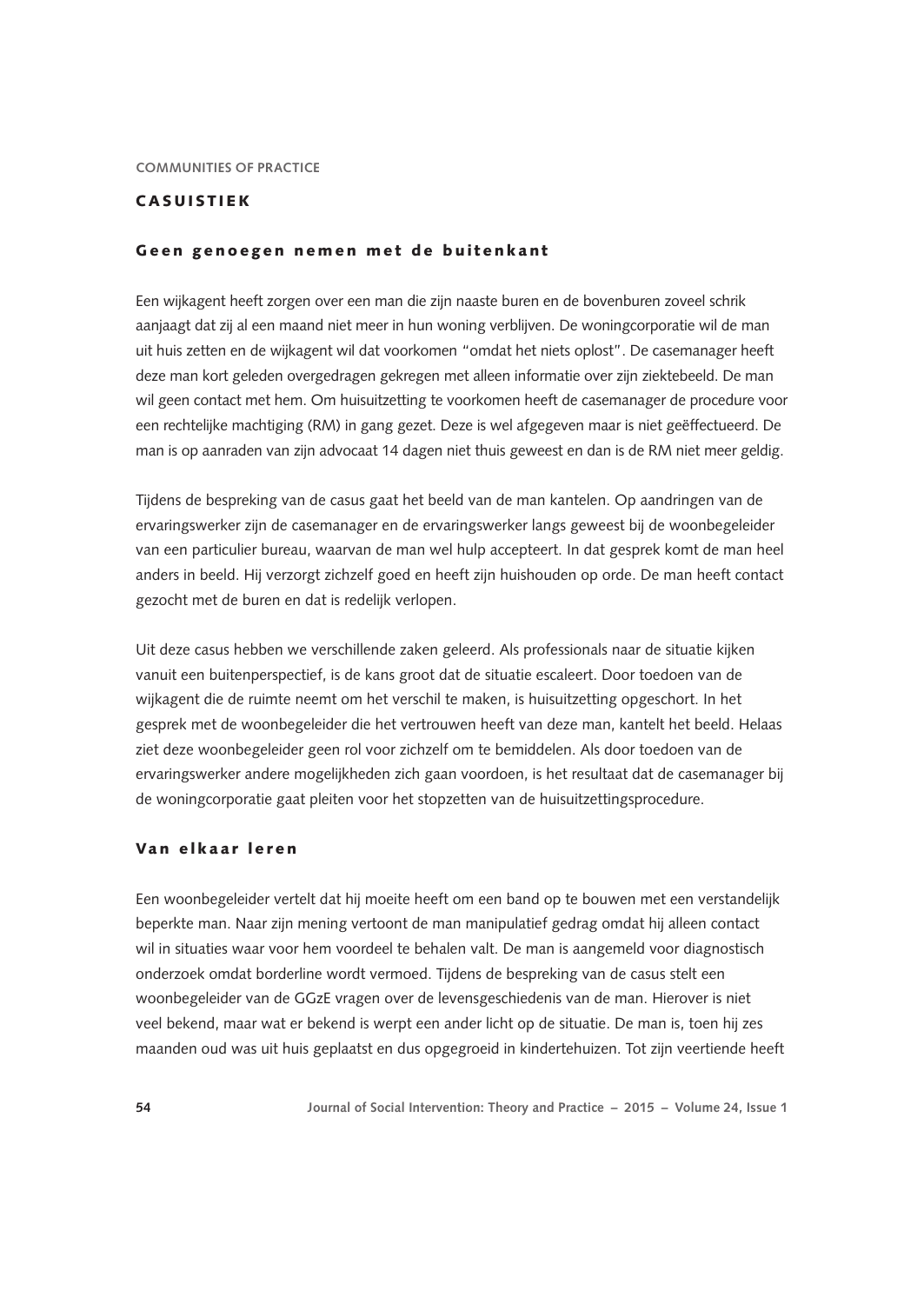hij zijn leven doorgebracht in instituten. Het is denkbaar dat zijn manipulatieve gedrag te maken heeft met zijn jarenlange ervaring in de hulpverlening. Door deze bespreking ziet de begeleider nieuwe aanknopingspunten in de begeleiding. Hij neemt zich voor om "zonder agenda" regelmatig bij hem langs te gaan om zo een band met de man op te bouwen.

## Niet denken in doelgroepen

De casus gaat over een man die in het signaleringsoverleg wordt besproken omdat de buurt zich zorgen over hem maakt. De casemanager heeft een moeizaam contact met de man omdat hij de hulp van de GGzE niet op prijs stelt. Hij staat niet toe dat de casemanager hem thuis bezoekt. De man is boos op buurtbewoners, hij scheldt ze regelmatig uit, omdat zij volgens hem vuilnis in zijn tuin gooien en hun honden daar laten poepen. De casemanager kan dit niet bevestigen.

Tijdens de COP bijeenkomst komt er andere informatie naar boven. De activiteitenbegeleider van een dagbestedingscentrum kent de man en vertelt dat hij er verzorgd uitziet. Zijn kleding is wel oud maar schoon. De activiteitenbegeleider weet ook dat de moeder van de man een paar jaar geleden is overleden. Deze informatie werpt nieuw licht op de casus. De man woont in zijn ouderlijk huis, probeert er het beste van te maken, buurtbewoners kennen hem goed, sommige al hun hele leven en zij maken zich zorgen over zijn gedrag.

De casemanager vindt het vanwege zijn broze relatie met de cliënt lastig om met de buurtbewoners een gesprek aan te gaan. Door bemiddeling van de welzijnswerker die deelneemt aan deze CoP, komt de casemanager in contact met de wijkopbouwwerker. Laatstgenoemde gaat met de bezorgde buurtbewoners het gesprek aan om de omgang met de man te verbeteren. Door het benutten van elkaars mogelijkheden en niet te denken in doelgroepen, ontstaan er nieuwe mogelijkheden om de situatie te verbeteren.

## Met de gordijnen dicht

Een ervaringswerker vertelt dat zij betrokken is geraakt bij een gezin dat bestaat uit een alleenstaande ouder met drie bijna volwassen kinderen. Het gezin heeft schulden, met de kinderen gaat het niet goed en de onderlinge relaties in het gezin zijn gespannen. Moeder is de grip op het gezinsleven kwijt en trekt zich steeds meer terug. Als de ervaringswerker langskomt, zitten de gordijnen potdicht. De ervaringswerker vertelt hoe zij met de moeder een band heeft opgebouwd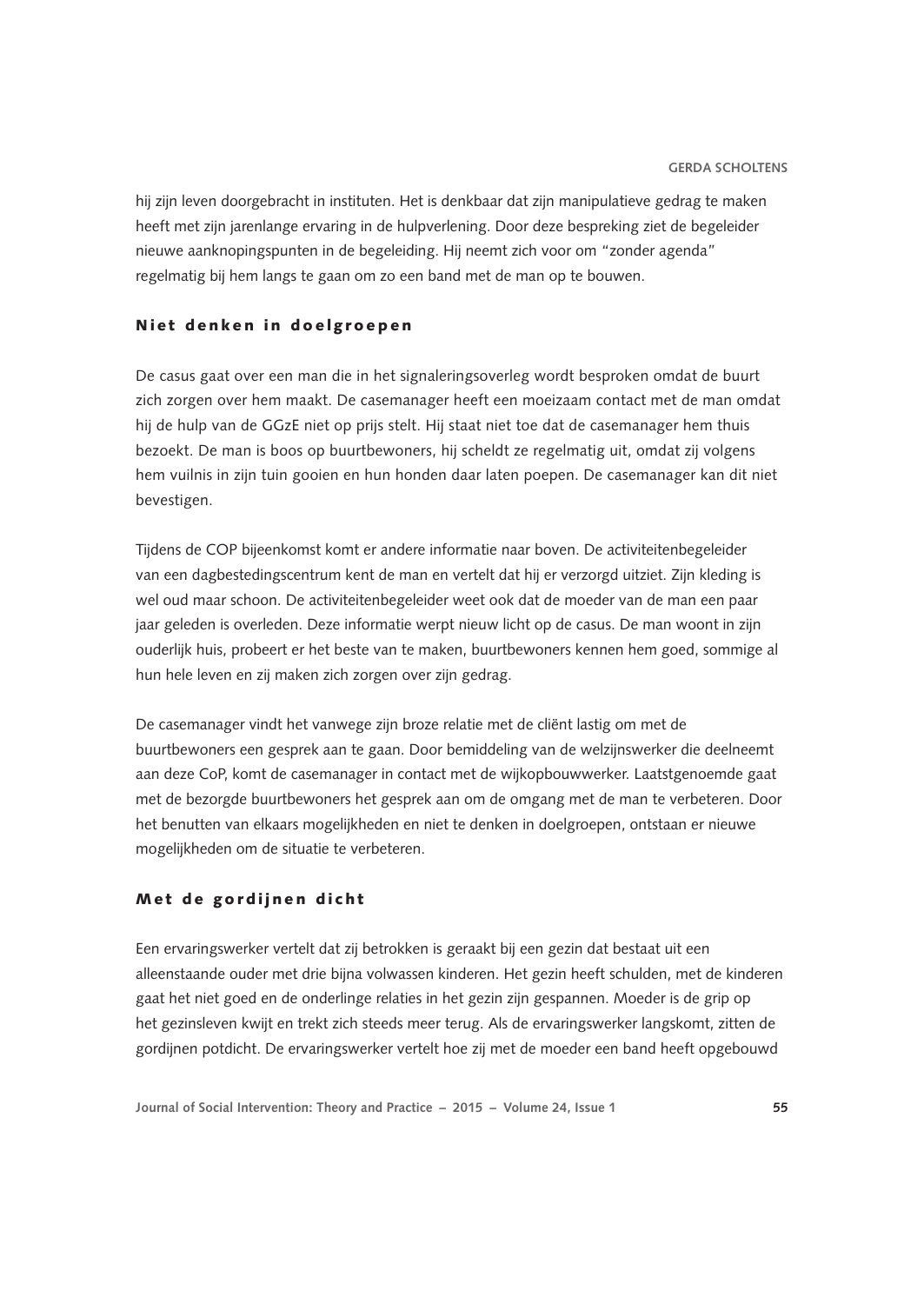en hoe die langzamerhand weer grip lijkt te krijgen op het gezinsleven. Door verschillende gebeurtenissen met de kinderen raakt de moeder opnieuw in de put, met een huurschuld als gevolg. Door de praktijk van de ervaringswerker wordt het gezinsleven achter de gordijnen zichtbaar.

Om de vrouw te helpen hebben de aanwezige consulenten van de woningcorporaties ruimte in hun bevoegdheden nodig om net als de wijkagent in een vorige casus, huisuitzetting te voorkomen. Zij vertellen ons dat zij die bevoegdheden niet hebben. Het verhaal van de ervaringswerker zet hen wel aan het denken, maar zij voelen zich ook ongemakkelijk omdat ze geconfronteerd worden met hun beperkte handelingsruimte. Dergelijke situaties hebben wel vaker geleid tot frustratie van de leerprocessen in de CoP's.

## Ruimte maken voor herstel

De laatste casus gaat over een vrouw die haar huis wordt uitgezet. De kwartiermaker is de dag voor de ontruiming gebeld door de woningcorporatie. Als de medewerkers van de woningcorporatie 's ochtends vroeg aanbellen bij de vrouw, blijkt zij van niets te weten. Het contact met instanties is al enige tijd verbroken. De woningbouwcorporatie is bereid af te zien van de ontruiming als de helft van de huurschuld ter plekke wordt voldaan. De kwartiermaker leent de vrouw haar telefoon en via een zus wordt moeder bereid gevonden de helft te betalen.

In de daarop volgende weken gaat de kwartiermaker langs om de stapels post met de vrouw uit te zoeken. De kwartiermaker neemt de tijd om de vrouw de gelegenheid te geven zelf de post te openen, wat zij als heel confronterend ervaart. Het inkomen van de vrouw is bijvoorbeeld gestopt toen het UWV op internet bankieren is overgegaan. De vrouw kon hier niet mee overweg.

Mevrouw heeft in haar leven veel verliezen geleden. Ze heeft wel her en der hulp gevraagd maar heeft dit ook weer snel opgegeven. Het lijkt erop dat de vrouw zich in de loop van de jaren incompetent is gaan voelen en niet in staat om iets aan haar problemen te doen. De kwartiermaker probeert dit te doorbreken door bij haar te zijn tijdens het openen van de post en haar te ondersteunen bij het nemen van vervolgstappen. Het is een proces geweest dat maanden in beslag heeft genomen. Door de goede relatie van de kwartiermaker met de woningcorporatie heeft laatstgenoemde gewacht met het innen van de huurschuld.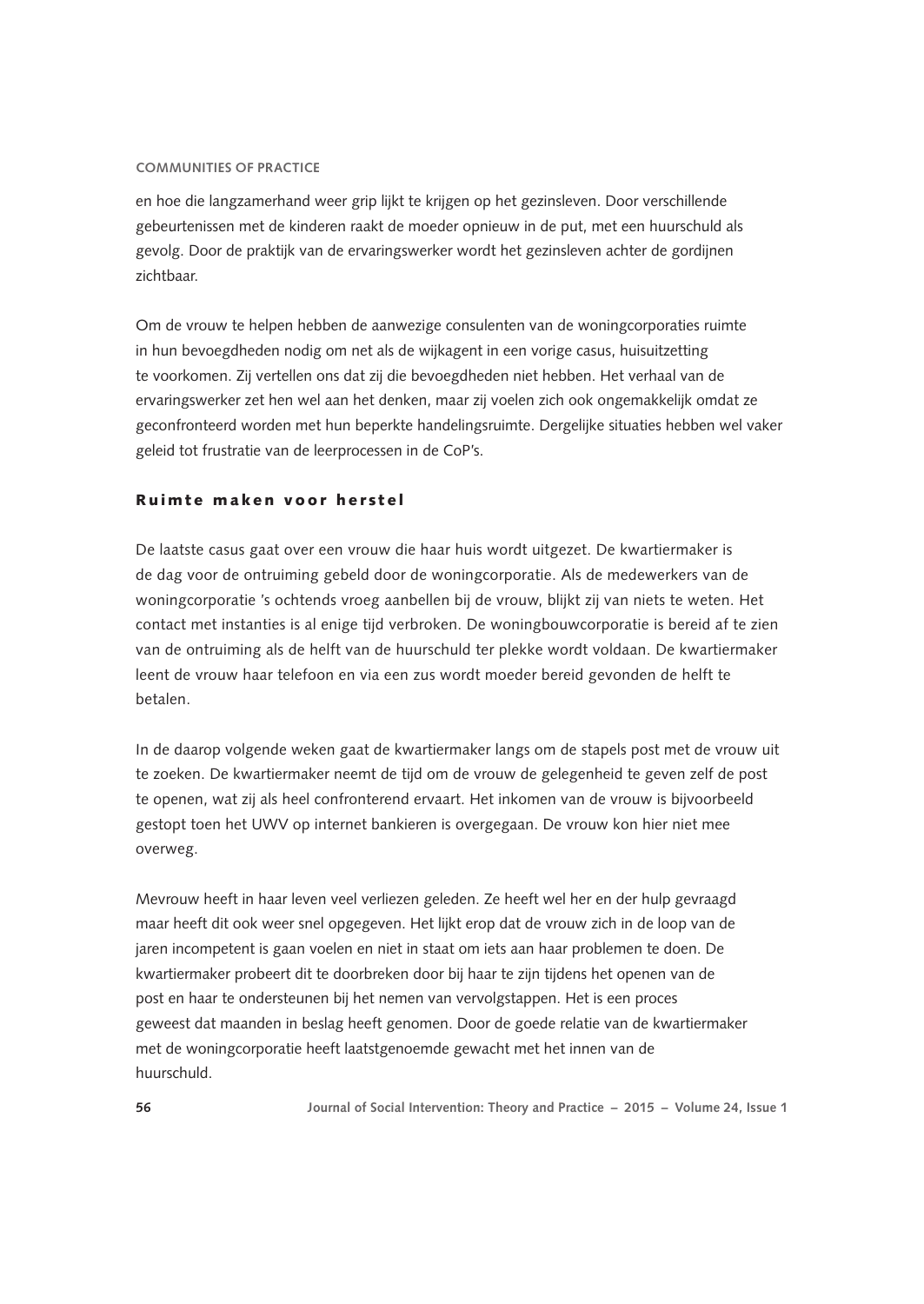De casuïstiek laat het volgende zien:

- Als professionals en ervaringswerkers op zoek gaan naar en aansluiten bij de leefwereld van de cliënt, voorkomt dat (in veel gevallen) escalatie. De complexiteit wordt niet opgedeeld in verschillende problemen die passen bij de organisaties op die leefgebieden, maar er wordt gezocht naar het binnen-perspectief, zoals in de casus "geen genoegen nemen met de buitenkant" waarin de ervaringswerker en casemanager op zoek zijn gegaan naar het verhaal van de cliënt.
- Niet denken in doelgroepen en leefgebieden, maar de complexiteit van de situatie als uitgangspunt nemen voor de ondersteuning voorkomt escalatie en maakt de noodzaak om samen te werken zichtbaar.
- Weinig handelingsruimte en weinig bevoegdheden frustreren de leerprocessen van de betreffende professionals. Als zij die ruimte niet hebben, bouwen zij weerstand op tegen het ontwikkelen van competenties die nodig zijn bij gebiedsgericht samenwerken: actor-schap, coöperatief handelen in het ontwikkelen van gemeenschappelijke doelen en reflectie op de waarde en de betekenis die met dat handelen worden nagestreefd.
- Ruimte nemen en bevoegdheden verruimen is ook een zaak van de professional zelf. In de casuïstiek zie je dat sommigen dat wel doen anderen niet. Dat heeft niet één op één te maken met de mogelijkheden die de organisaties professionals bieden, maar organisaties kunnen de professionals daarin wel veel meer steunen.
- Goede betrekkingen in het netwerk zorgen voor ruimte voor herstel. De casus met deze titel laat ook zien hoe belangrijk het is dat de corporatie geïnformeerd wordt, de aanpak in de ondersteuning van de vrouw begrijpt en er achter staat. Dan kan de betreffende professional van de woningcorporatie het innen van de rest van de huurschuld uitstellen in het belang van het herstelproces van de vrouw.

# **CONCLUSIES**

Sinds de eeuwwisseling zijn er in Nederland steeds vaker problemen geconstateerd in de zorg aan mensen met meervoudige complexe problematiek. De zorgverlening is verkokerd, aanbodgericht en is niet afgestemd op de behoefte en mogelijkheden van deze mensen. Gemeenten opteren voor gebiedsgericht werken. Ook voor professionals in de GGz, VG en Vz, die door de transitie AWBZ-WMO onder regie van de gemeenten komen te vallen. Het organiseren van CoP's op basis van de netwerken die in een MSS zijn gevormd, lijkt een goede optie om het gebiedsgericht samenwerken te ondersteunen met leergroepen waarin professionals met en van elkaar leren. De kwartiermaker en ervaringsdeskundige hebben in de MSS een voorbeeldige praktijk ontwikkeld waarin zij mismatch tussen hulpvrager en zorgaanbieder proberen te voorkomen.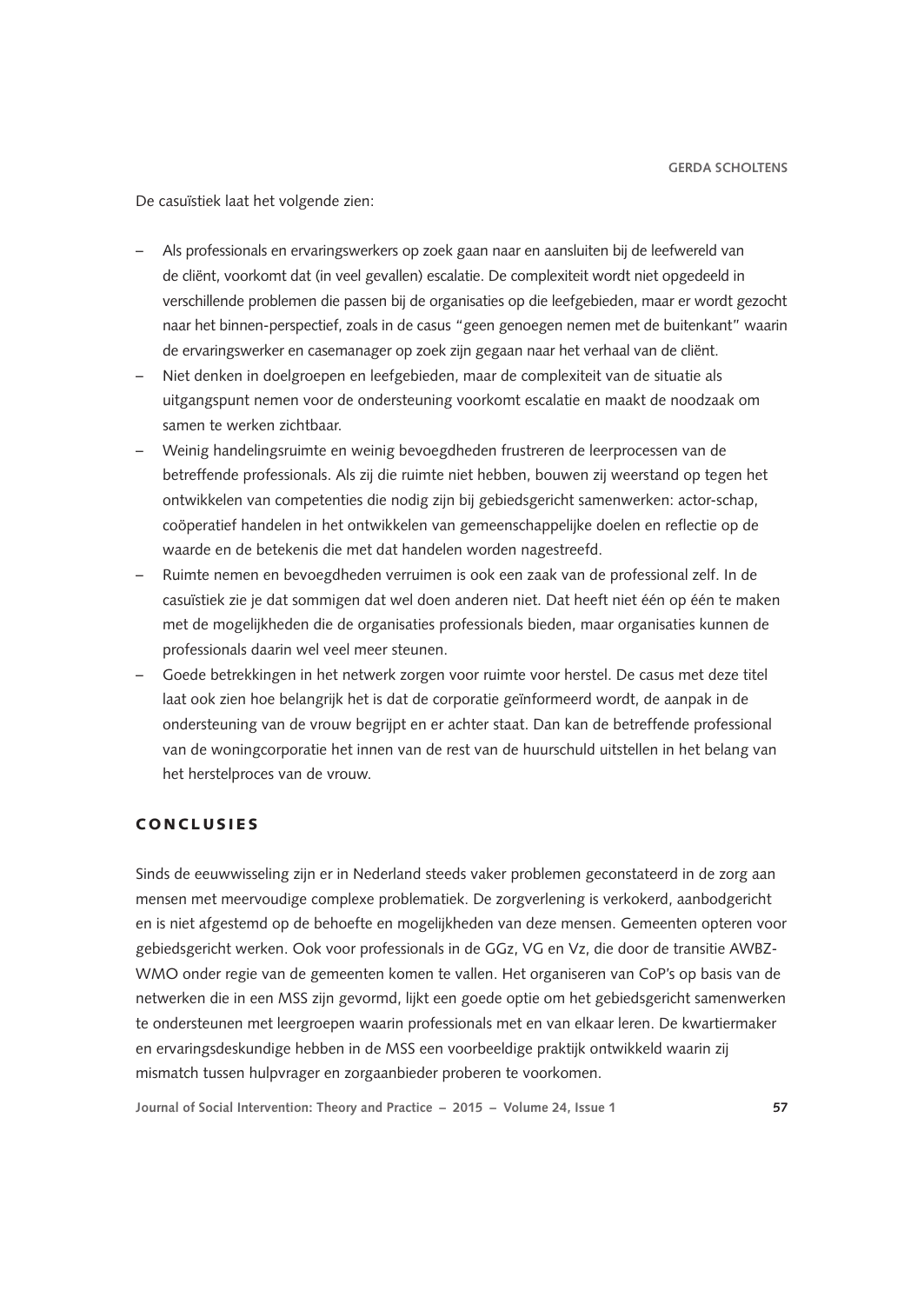De Communities of Practice zijn in verschillende opzichten een goed instrument geweest:

- 1. Samenwerking en elkaar kennen. Elkaar ontmoeten en kennismaken in de CoP-bijeenkomsten heeft op zich al het effect dat men elkaar buiten die bijeenkomsten ook kan vinden. De CoP's worden netwerken waar men op informele wijze contact met elkaar heeft. Vooral in het geval dat netwerken al wat langer bestonden als MSS, is dat het geval.
- 2. De CoP's hebben de functie van een niche, een tussenruimte die gelegenheid biedt om competenter te worden in gebiedsgericht samenwerken. Er is ruimte om zich op basis van casuïstiek, kritisch te bezinnen op het handelen. Professionals zijn gewend – en dat wordt ook van hen verwacht – om oplossingsgericht te werken. De CoP biedt de gelegenheid om zelf beter zicht te krijgen op hun professionele (on)mogelijkheden.
- 3. De deelname van ervaringswerker leidt ertoe dat professionals bekend raken met herstelondersteunende zorg. De professionals ervaren dat als de leefwereld van de cliënt en de complexiteit van de situatie tot uitgangspunt worden genomen, escalatie van problematiek kan worden voorkomen.

De actualiteit van CoP's in de huidige situatie, waar in veel steden en dorpen sociale wijkteams aan het werk gaan, is dat CoP's stem geven aan de praktijk. Een praktijk waarin persoonlijke- en professionele waarden leidend kunnen en moeten zijn, zonder druk van buitenaf. Druk die vaak niets te maken heeft met zorg- en dienstverlening, maar alles met bedrijfsvoering en financiering. In de CoP bijeenkomsten kan juist gezocht worden naar wat mensen in de marge helpt in hun herstelproces.

#### NOTEN

- 1 Zie voor de opleidingsmogelijkheden www.markieza.org.
- 2 Bij de GGzE spreekt men van ervaringswerker.
- 3 Zie [www.HEE.nl](http://www.HEE.nl).

## REFERENTIES

Baart, A. (2001). *Een theorie van de presentie* [A theory of presence]. Utrecht: Lemma. Brood, R., & Coenders, M. (2004). *Communities of Practice. Bronnen van inspiratie* [Communities of practice. Resources of inspiration]*.* Utrecht: Lemma.